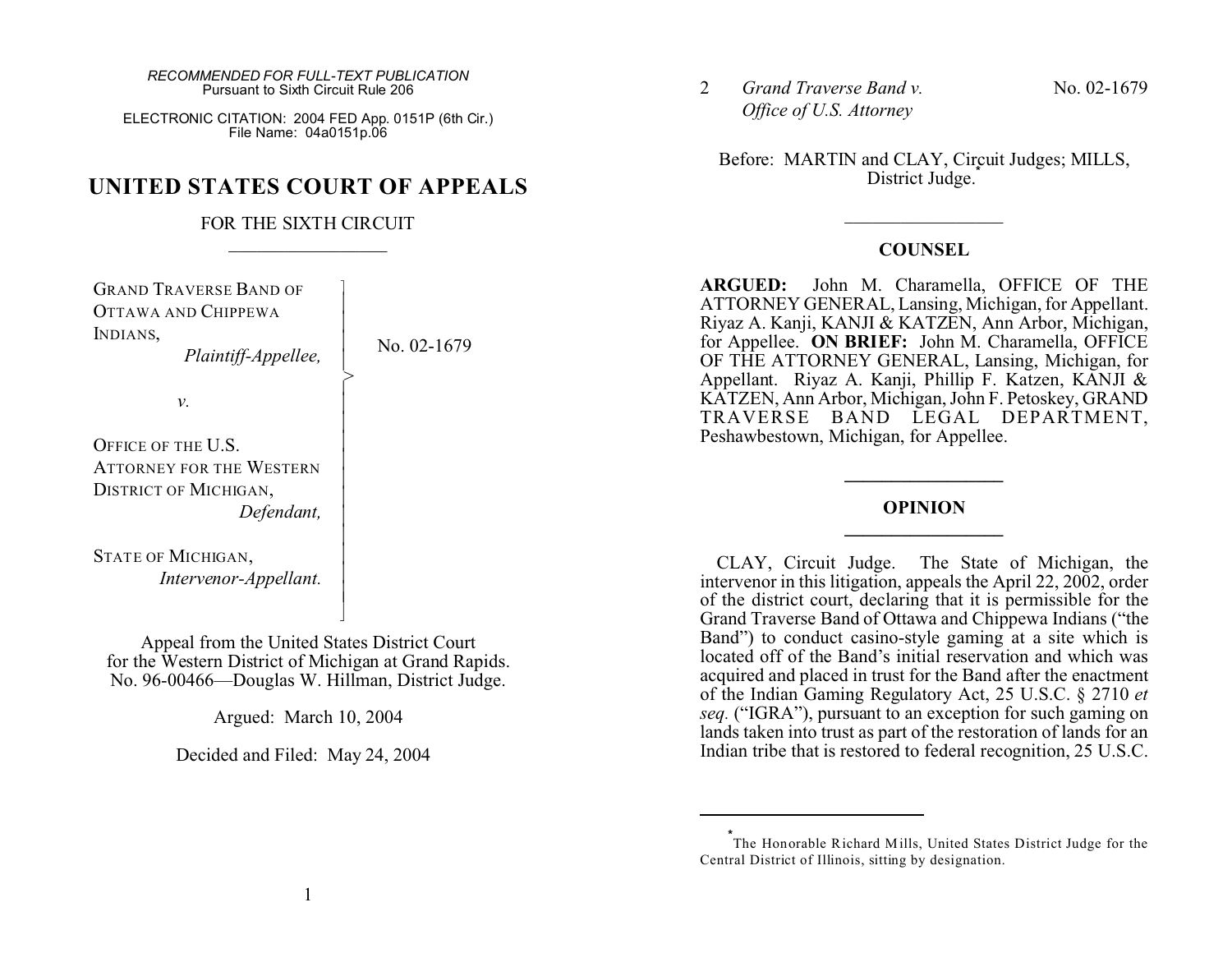$§$  2719(b)(1)(B)(iii). For the reasons that follow, we **AFFIRM** the well-reasoned decision of the district court.

#### **I**

# **A. Substantive Facts<sup>1</sup>**

The Band is a federally recognized Indian tribe presently maintaining a government-to-government relationship with the United States. The Band previously maintained a government-to-government relationship with the United States from 1795 until 1872, and is a successor to a series of treaties with the United States in 1795, 1815, 1836 and 1855. In 1872, then-Secretary of the Interior, Columbus Delano, improperly severed the government-to-government relationship between the Band and the United States, ceasing to treat the Band as a federally recognized tribe. This occurred because the Secretary had misread the 1855 Treaty of Detroit, 10 Stat. 591.**<sup>2</sup>** Following termination of the

**2** Henry Schoolcraft, who negotiated the 1836 Treaty of Washington on behalf of the United States, combined the Ottawa and Chippewa nations into a joint political unit solely for purposes of facilitating the negotiation of that treaty. In the years that followed, the Ottawas and Chippewas vociferously complained about being joined together as a single political unit. To address their complaints, the 1855 Treaty of Detroit contained language dissolving the artificial joinder of the two tribes. This language, however, was not intended to terminate federal recognition of either tribe, but to permit the United States to deal with the Ottawas and the Chippewas as separate political entities. Ignoring the historical context of the treaty language, Secretary Delano interpreted the 1855 treaty as providing for the dissolution of the tribes once the annuity payments it called for were completed in the spring of 1872, and hence decreed that upon finalization of those payments "tribal relations will be 4 *Grand Traverse Band v. Office of U.S. Attorney*

relationship, the Band experienced increasing poverty, loss of land base and depletion of the resources of its community.

Between 1872 and 1980, the Band continually sought to regain its status as a federally recognized tribe. The Band's efforts succeeded in 1980 when it became the first tribe "acknowledged" by the Secretary of the Interior pursuant to the federal acknowledgment process, 25 C.F.R. Part 54 (now 25 C.F.R. Part 83). On January 17, 1984, the Department of the Interior declared a single 12.5 acre parcel as the initial reservation of the Band.  $49$  Fed. Reg.  $2025$  (Jan. 17, 1984). The history of the Band's original recognition, executive termination and later re-recognition is essentially parallel to that of the Pokagon Band of Potawatomi Indians, the Little Traverse Bay Bands of Odawa Indians, and the Little River Band of Ottawa Indians. All three tribes were parties to the same series of treaties and the same termination by Secretary Delano in 1872.

On April 20, 1989, the Band acquired title to a parcel of land in Whitewater Township, Grand Traverse County, Michigan, that is commonly referred to as the "Turtle Creek" site. Located on the east shore of Grand Traverse Bay, Turtle Creek is at the heart of the region that comprised the core of the Band's aboriginal territory and was historically important to the economy and culture of the Band. Acquisition of the Turtle Creek site was important for the Band to maintain a connection to the east shore region and to provide services and economic development to its members located on the east shore. Although the Turtle Creek site is not located within or contiguous to the Band's last recognized reservation, it is

**<sup>1</sup>** The following description is taken from the district court's memorandum opinion in *Grand Traverse Band of Ottawa & Chippewa Indians v. Office of the U.S. Attorney of the W. Dist. of Mich.,* 198 F. Supp. 2d 920, 924-26 (W.D. Mich. 2002) ("*Grand Traverse Band II*"). The relevant facts in this case are undisputed.

terminated." *Letter from Secretary of the Interior Delano to Commission of Indian Affairs* at 3 (Mar. 27, 1872). Beginning in that year, the Department of the Interior, believing that the federal government no longer had any trust obligations to the tribes, ceased to recognize the tribes either jointly or separately.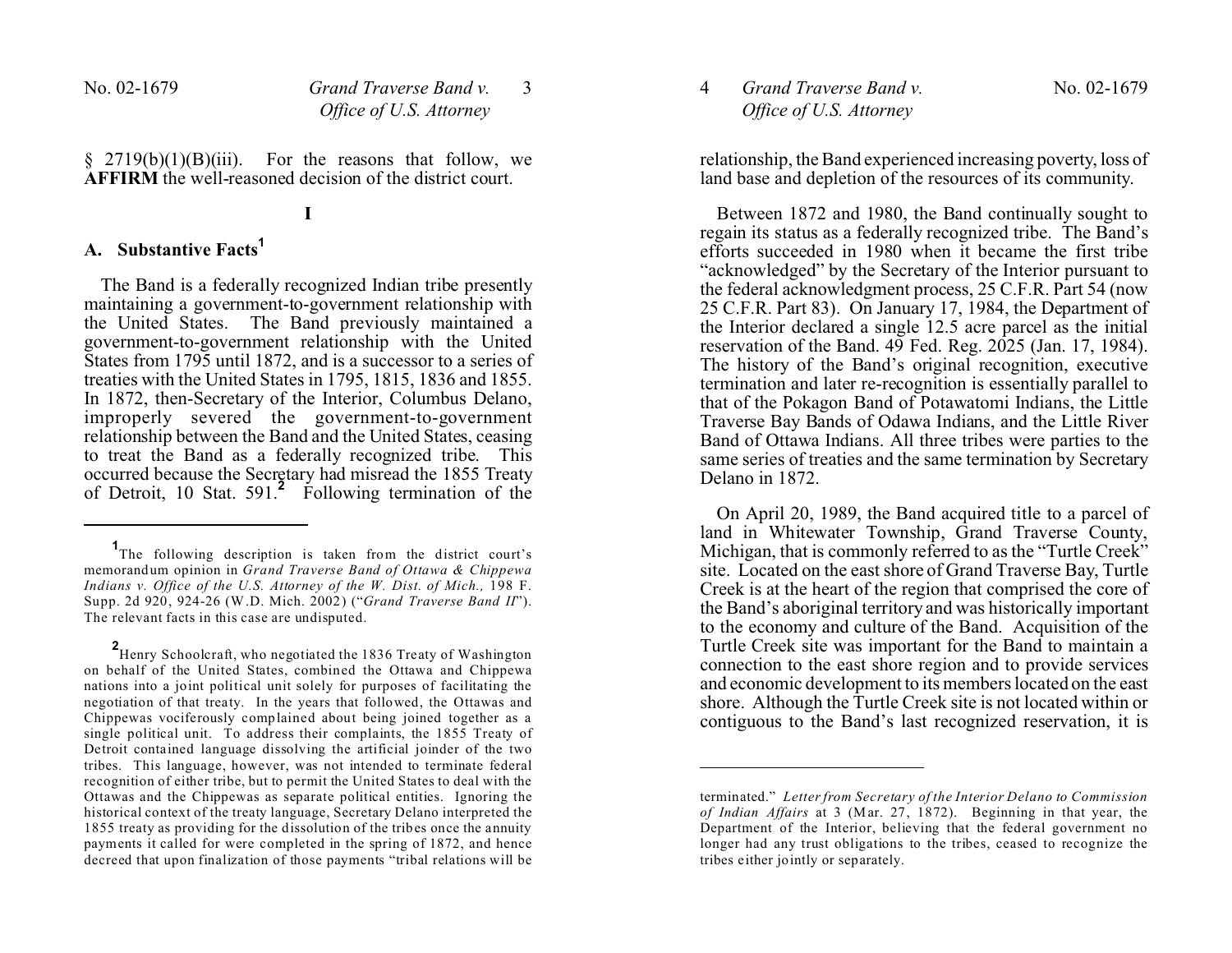within the lands that the Band ceded to the United States by the Treaty of 1836. The trust application for the Turtle Creek site did not indicate that it was being acquired for gaming purposes, though it did specify that it may be used for future economic development. The site was placed into federal trust on August 8, 1989.

In August 1993, the Band entered into a tribal-state gaming compact with the State of Michigan pursuant to the IGRA, 25 U.S.C. § 2710, for Class III (casino-style) gaming on reservation lands. The compact is virtually identical to those signed between the State and six other Indian tribes on the same day. The United States Department of the Interior approved the compact under the IGRA's procedures. The Michigan House of Representatives and the Michigan Senate approved the compacts by concurrent resolution on September 21, 1993 and September 30, 1993, respectively. The compacts became effective on November 30, 1993, when the Secretary of the Interior published his approval of the compacts in the Federal Register. 58 Fed. Reg. 63,262  $(1993)$ .

On June 13, 1994, the National Indian Gaming Commission approved the Band's Gaming Code pursuant to 25 C.F.R. §§ 522.6 and 522.8. In accordance with the Band's GamingCode, theGrandTraverse Band Gaming Commission issued a license authorizing casino-style gaming at the Turtle Creek site. The Band opened its Turtle Creek Casino on June 14, 1996. The casino's operations now employ hundreds of tribal members and fund hundreds of tribal government positions responsible for administering programs such as health care, elder care, child care, youth services, education, housing, economic development and law enforcement.

### **B. Procedural History**

On June 14, 1996, the day the Band commenced casino operations at Turtle Creek, it brought a declaratory judgment

# 6 *Grand Traverse Band v. Office of U.S. Attorney*

action against the U.S. Attorney for the Western District of Michigan. The complaint sought a declaration concerning the legality of the Class III (casino-style) gaming being conducted at Turtle Creek. The United States filed a counterclaim, seeking to declare the Turtle Creek facility illegal and to enjoin further gaming at the facility. The State of Michigan was permitted to intervene as a defendant and to file a complaint seeking to declare the operations illegal under the tribal-state compact.

The State contended that the Turtle Creek casino operation is illegal because the IGRA, 25 U.S.C. § 2719, bars casino gaming on tribal lands taken into trust after October 17, 1988 (which is the case with Turtle Creek), unless the land meets one of the exceptions set forth in § 2719. The State argued that Turtle Creek does not meet any of the § 2719 exceptions, and, consequently, casino-style gaming is unlawful, absent a determination by the Secretary of the Interior and the consent of the Governor of Michigan, that the casino would be in the best interests of the tribe and its members and would not be detrimental to the surrounding community. The Band has not sought such a determination from the Secretary, nor the consent of the Governor, insisting that the Turtle Creek location satisfies one of the § 2719 exceptions.

The Band's original complaint asserted that the gaming prohibition contained in 25 U.S.C. § 2719 does not apply when a Tribe has a valid tribal-state compact. Following the decision of this Court in *Keweenaw Bay Indian Community v. United States,* 136 F.3d 469 (6th Cir. 1998), the Band abandoned this claim, amended its complaint, and asserted that the Turtle Creek site is "within or contiguous to the boundaries of the reservation of the Indian tribe on October 17, 1988," pursuant to  $\S 2719(a)(1)$ , and thus was exempted from the prohibition against casino-style gaming. The United States then moved for a preliminary injunction against continued gaming operations at Turtle Creek. In response, the Band proffered additional theories to support its exemption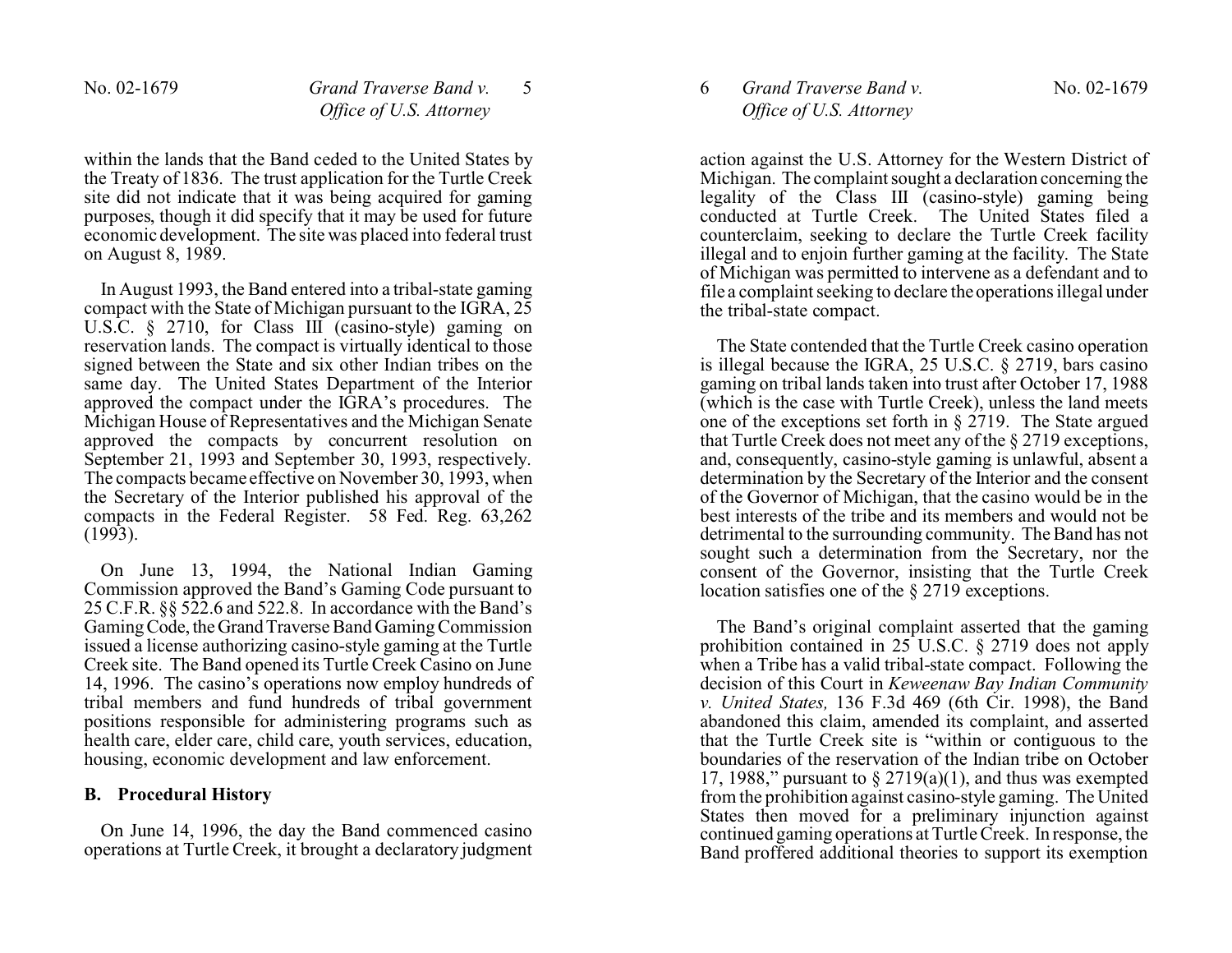from the prohibition: (1) the Turtle Creek land is exempt because it had been taken into trust as part of "the initial reservation of an Indian tribe acknowledged by the Secretary" of Interior, pursuant to  $\S 2719(b)(1)(B)(ii)$  and (2) the land is exempt because it constituted part of "the restoration of lands for an Indian tribe that is restored to Federal recognition" pursuant to  $\S 2719(b)(1)(B)(iii)$ .

On March 18, 1999, the district court denied the United States' motion in a published opinion. *See Grand Traverse Band of Ottawa & Chippewa Indians v. United States Attorney for the W. Dist. of Mich.,* 46 F. Supp.2d 689 (W.D. Mich. 1999) ("*Grand Traverse Band I*"). The district court held that the government had not demonstrated a substantial likelihood of success in proving that the Turtle Creek land does not satisfy the "restoration of lands" exemption, 25 U.S.C. § 2719(b)(1)(B)(iii). *Id.* at 702-04. The district court further stayed the litigation, pending a reference of the matter to the National Indian Gaming Commission ("NIGC"). *Id.* at 706. The court found that it could benefit from the NIGC's determination of both factual and legal issues relating to the application of the "restoration of lands" exception. *Id.* at 707- 08. The State appealed the district court's denial of the preliminary injunction, but this Court dismissed the appeal because the State, as an intervenor, had not joined with the United States' motion for preliminary injunction, and therefore lacked standing to pursue the appeal. *See Grand Traverse Band of Ottawa & Chippewa Indians v. Office of the U.S. Attorney for the W. Dist. of Mich.,* No. 99-1584 (6th Cir. May 17, 2001).

On August 31, 2001, Kevin Washburn, General Counselfor the NIGC, sent the district court a 19-page letter regarding whether the Turtle Creek site is exempt from the prohibition against casino-style gaming for lands acquired after the effective date of the IGRA. The NIGC found that the Turtle Creek site is exempt from the prohibition pursuant to the exception for lands that are taken into trust as part of "the

## 8 *Grand Traverse Band v. Office of U.S. Attorney*

restoration of lands for an Indian tribe that is restored to Federal recognition." 25 U.S.C.  $\S$  2719(b)(1)(B)(iii). To reach this conclusion, the NIGC answered two questions: (1) whether the Band became an Indian tribe that "is restored to Federal Recognition" when the Secretary of the Interior invoked an administrative process to formally "acknowledge" the tribe in 1980; and (2) whether the Turtle Creek lands were taken into trust as part of the restoration of lands for the Band. In answering both questions in the affirmative, the NIGC reasoned as follows:

The Band had a government-to-government relationship with the United States until 1876 at which time BIA officers improperly terminated the federal trust relationship by administrative action. The clear import of acknowledgment of the [Band] under federal acknowledgment procedures was to "undo" the effect of the improper administrative action and to resume a proper government-to-government relationship between [the Band] and the federal government. The result was "restoration" under the plain meaning of that term. Accordingly, it is difficult to argue that the [Band] is not a "restored tribe" if the term should be interpreted according to its plain meaning. …The Band has assembled substantial evidence tending to establish that the Turtle Creek site has been important to the tribe throughout its history and remained so immediately on resumption of federal recognition.…The site is within the area ceded to the United States by the ancestors of the present [Band].…The region surrounding the casino site also has a modern nexus to the tribe. It is located within the "service area" for which tribal members are entitled to receive services by the BIA.…At the time of termination, Band members lived not far from the Turtle Creek site. For most of the Band's recorded history, it has lived and worked in this general area.…In light of this showing of continuous interest in the area, the Band has regained beneficial title to land that it may have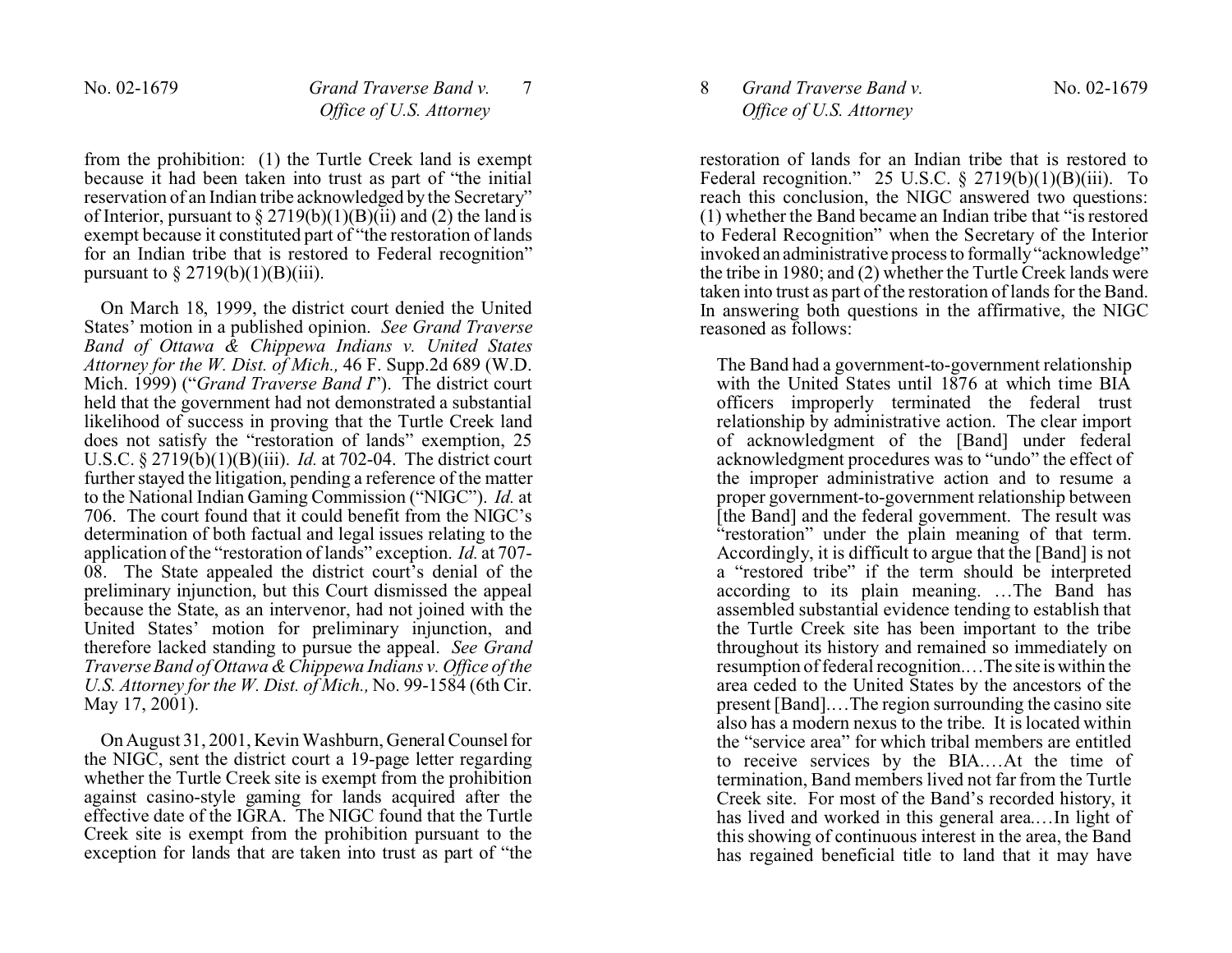ceded but did not abandon. In regaining its beneficial use (the fee being held by the United States) to land that has been at the heart of the Band's culture throughout history and particularly within the context of its restoration process, the [NIGC] believes that the Turtle Creek site constitutes land that has been not merely obtained but, in some sense, "restored' to the Band under Section  $2719(b)(1)(B)(iii)$ .

(J.A. 222-31.) The Department of the Interior subsequently concurred with the NIGC's opinion.

As a consequence of this administrative opinion, the United States abandoned its opposition to the Turtle Creek casino and withdrew from the litigation. The district court then permitted the Band to amend its complaint for a second time, to reflect that the only issues that remained for trial were whether the Turtle Creek site satisfied the "restoration of lands exception" and whether the tribal-state compact afforded the Governor of Michigan with an absolute veto power over the siting of a casino at Turtle Creek.

A bench trial was held in January, 2002. On April 22, 2002, the district court issued a memorandum opinion and order in which it held that the Turtle Creek site was subject to the "restoration of lands" exception. *Grand Traverse II, supra.* The court noted, and the parties agreed, that the NIGC's finding that the "restoration of lands" exception applied to the Turtle Creek site was not entitled to the highest level of deference accorded to an administrative agency because the NIGC had not employed formal adjudicatory procedures. *Grand Traverse Band II,* 198 F. Supp. 2d at 927 (holding that NIGC opinion was not entitled to deference per *Chevron U.S.A., Inc. v. Natural Resources Defense Council, Inc.*, 467 U.S. 837 (1984)). Nevertheless, the court gave such deference to the NIGC opinion as it deemed appropriate "in light of the thoroughness, reasoning and consistency of its determination." *Id.* at 928 (citing *United States v. Mead* 10 *Grand Traverse Band v. Office of U.S. Attorney*

*Corp.,* 533 U.S. 218, 228-30, 233-35)). The court deemed it appropriate to afford the NIGC opinion "substantial weight" and found no reasonable basis for altering its conclusion that the Band is a restored tribe within the meaning of the IGRA. *Id.*

The court then independently examined whether the Turtle Creek site is exempt from the prohibition pursuant to the exception for lands that are taken into trust as part of "the restoration of lands for an Indian tribe that is restored to Federal recognition" under 25 U.S.C. § 2719(b)(1)(B)(iii). As the NIGC had done, the court broke this question into two parts: first, whether the Band is a "restored tribe" and second, whether the acquisition of Turtle Creek is part of a "restoration of lands."

The court found that the words "restored" and "restoration" in the statutory exception were not defined in the IGRA, and therefore it looked to the plain meaning of the words. *Grand Traverse Band II,* 198 F. Supp.2d at 928. The court noted that the dictionary definition of "restore" includes the following meanings: to give back (as something lost or taken away), make restitution of, return, to put or bring back (as into existence or use); and to bring back or put back into a former or original state. *Id.* (citing Webster's New Third New Int'l Dictionary 1936 (1976)). The court also looked to the dictionary definition of "restoration," which includes the following meanings: an act of restoring or the condition or fact of being restored: as bringing back to or putting back in to a former position or conditions, reinstatement, renewal, or reestablishment. *Id.* (citing Webster's at 1936). The court then held that the Band clearly was a "restored tribe" under a plain meaning interpretation:

[T]he undisputed history of the Band's treaties with the United States and its prior relationship to the Secretary and the BIA demonstrates that the Band was recognized and treated with by the United States. Both prior to and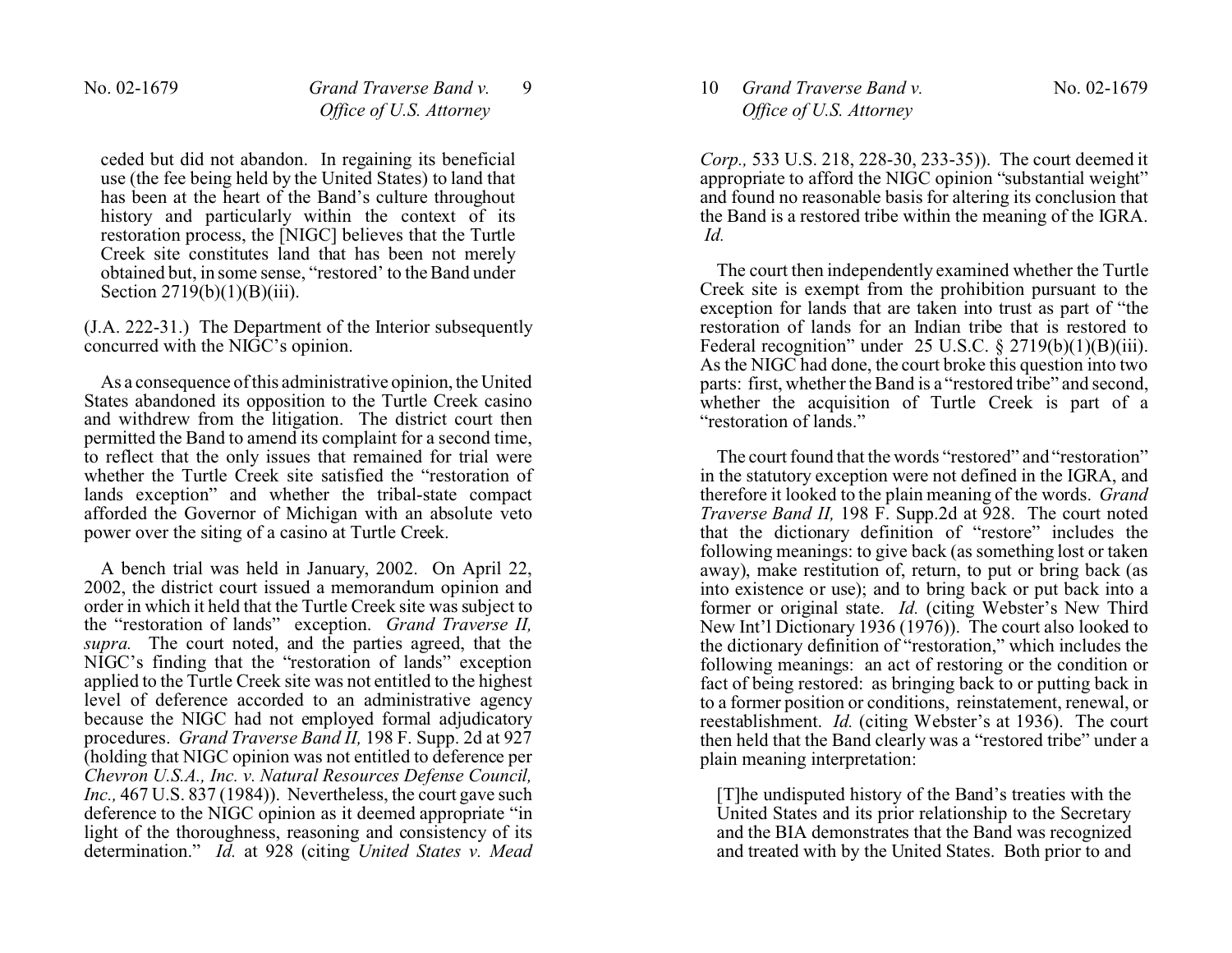after such treaties, until 1872, the Band was dealt with by the Secretary as a recognized tribe. Only in 1872 was that relationship administratively terminated by the BIA. This history–of recognition by Congress through treaties (and historical administration by the Secretary), subsequent withdrawal of recognition, and yet later reacknowledgment by the Secretary–fits squarely within the dictionary definitions of "restore" and is reasonably construed as a process of restoration of tribal recognition. The plain language of subsection  $(b)(1)(B)(iii)$  therefore suggests that this Band is restored.

#### *Id.* at 934.

Having found in favor of the Band on the first question (whether the Band was a tribe restored to federal recognition), the district court proceeded to address the second question (whether the Turtle Creek site was acquired as part of a "restoration of lands"). The court ruled in favor of the Band on this question as well. *Id.* at 936. The court further rejected the State's assertion that casino-style gaming is barred by section 2(C) of the tribal-State compact, which allegedly gives the Governor of Michigan absolute veto power over gaming activities on lands taken into trust for the Band. *Id.* at 937. The court held that the plain language of the compact merely incorporated by reference the Governor's concurrence power "pursuant to 25 U.S.C. § 2719," and therefore the Governor had no greater veto power than that vested by § 2719. *Id.* at 938.

Based on the foregoing, the district court concluded that casino-style gaming is permissible at the Turtle Creek site pursuant to  $25$  U.S.C.  $\S 2719(b)(1)(B)(iii)$  (the "restoration of lands" exception). The court entered judgment in favor of the Band on April 22, 2002. *Id.* at 940. The State filed a timely appeal.

12 *Grand Traverse Band v. Office of U.S. Attorney*

### **II**

In this appeal, the State has not contested the district court's ruling that the acquisition of Turtle Creek was part of a "restoration of lands." Accordingly, the sole issue for this Court is whether the Band is a tribe "restored to federal recognition."**<sup>3</sup>** Like the district court below, we answer this question in the affirmative.

Section 20 of the Indian Gaming Regulatory Act ("IGRA"), 25 U.S.C. § 2719, generally prohibits casino-style gaming on lands acquired by the Secretary of the Interior in trust for an Indian tribe after October 17, 1988, unless an exception is satisfied. That section states, in relevant part:

(a) Prohibition on lands acquired in trust by Secretary

Except as provided in subsection (b) of this section, gaming regulated by this chapter shall not be conducted on lands acquired by the Secretary in trust for the benefit of an Indian tribe after October 17, 1988, unless--

**(1)** such lands are located within or contiguous to the boundaries of the reservation of the Indian tribe on October 17, 1988; or

**(2)** the Indian tribe has no reservation on October 17, 1988, and–

\* \* \* \*

**(B)** such lands are located in a State other than Oklahoma and are within the Indian tribe's last

**<sup>3</sup>** There are no disputed issues of fact on appeal, only issues of statutory interpretation, which this court reviews under a *de novo* standard. *United States v. Miami Univ.,* 294 F.3d 797, 806 (6th Cir. 2002).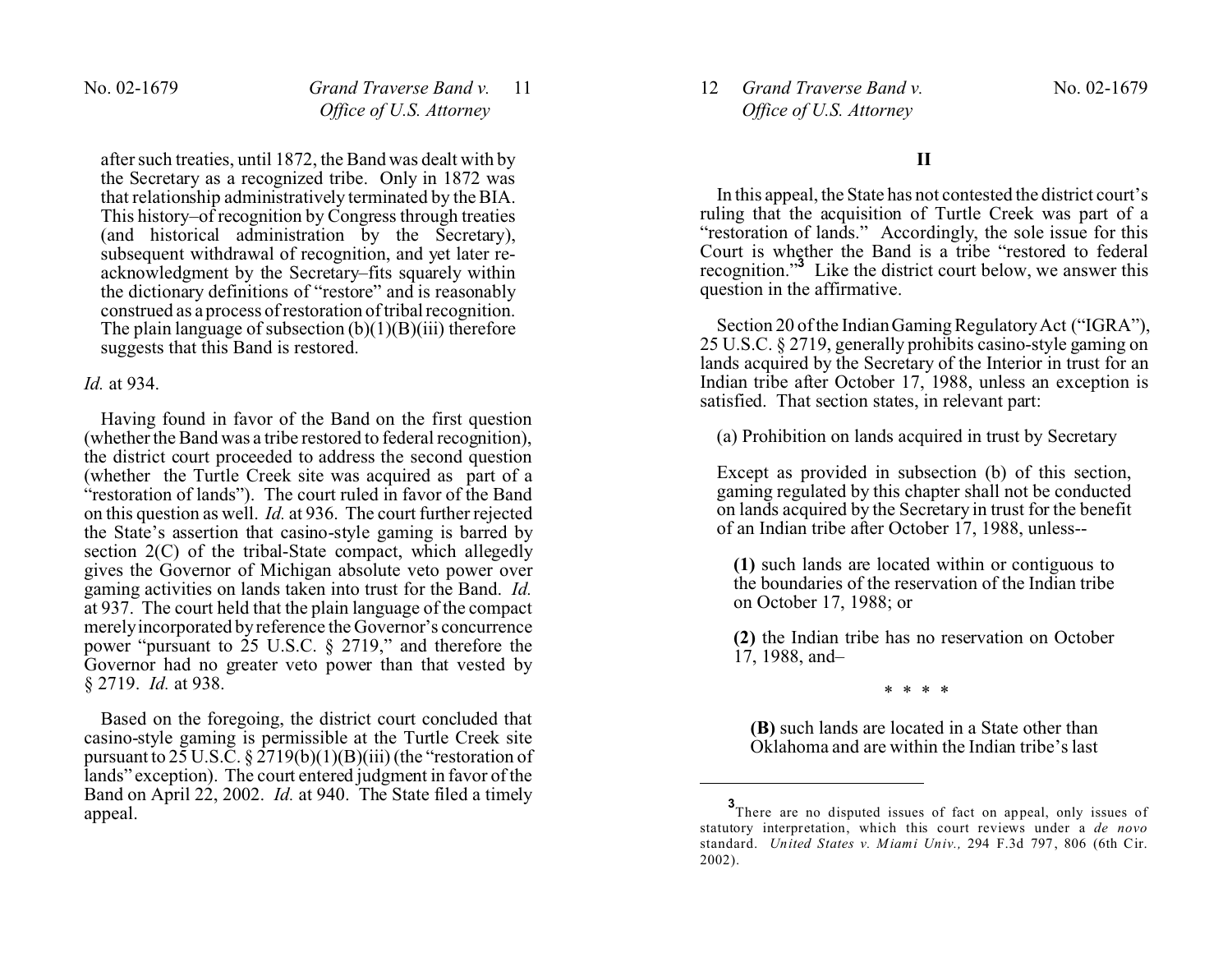recognized reservation within the State or States within which such Indian tribe is presently located.

### (b) Exceptions

**(1)** Subsection (a) of this section will not apply when--

**(A)** the Secretary, after consultation with the Indian tribe and appropriate State and local officials, including officials of other nearby Indian tribes, determines that a gaming establishment on newly acquired lands would be in the best interest of the Indian tribe and its members, and would not be detrimental to the surrounding community, but only if the Governor of the State in which the gaming activity is to be conducted concurs in the Secretary's determination; or

**(B)** lands are taken into trust as part of--

**(i)** a settlement of a land claim,

**(ii)** the initial reservation of an Indian tribe acknowledged by the Secretary under the Federal acknowledgment process, or

**(iii)** the restoration of lands for an Indian tribe that is restored to Federal recognition.

25 U.S.C.A. § 2719.

The IGRA does not define the words "restored" and "restoration" in the "restoration of lands" exception set forth at  $\S 2719(b)(1)(B)(iii)$ . Therefore, this Court must give the words "their ordinary, contemporary, common meaning,

14 *Grand Traverse Band v. Office of U.S. Attorney*

absent an indication Congress intended them to bear some different import." *Williams v. Taylor,* 529 U.S. 420, 431-32 (2000) (internal quotation marks and citations omitted) (referring to Webster's dictionary definitions to determine the meaning of a statutory term). The district court appropriately looked to the dictionary definitions of "restore" and "restoration," which include the following meanings: to give back, return, make restitution, reinstatement, renewal, and reestablishment. *Grand Traverse Band II,* 198 F. Supp.2d at 928 (citing Webster's at 1936). The court then correctly held that the Band clearly was a "restored tribe" under these definitions. The Band had treaties with the United States and a prior relationship with the Secretary of the Interior at least as far back as 1795. Until 1872, the Secretary had treated the Band as a recognized tribe. As the State concedes, the "United States unilaterally ceased to treat the Band as a federally-recognized tribe commencing in 1872, when Secretary of the Interior Columbus Delano improperly severed the government-to-government relationship between the United States and the Band." In 1980, the Secretary finally re-established the government-to-government relationship through the administrative "acknowledgment" process. As the district court concluded, this history of governmental recognition, withdrawal of recognition, and then reinstatement of recognition "fits squarely within the dictionary definitions of 'restore' and is reasonably construed as a process of restoration of tribal recognition." *Grand Traverse II,* 198 F. Supp.2d at 934. Thus, we hold that the Band is a tribe "restored to Federal recognition" under the plain language of 25 U.S.C.  $\S 2719$  (b)(1)(B)(iii).

The State attempts to evade the plain language of the "restoration of lands" exception by arguing that the term "restoration" has a distinct meaning when applied to Indian tribes and their trust status with the federal government  $-$  a meaning that precludes tribes like the Band from constituting a restored tribe when it has been re-recognized administratively through the "acknowledgment" process. The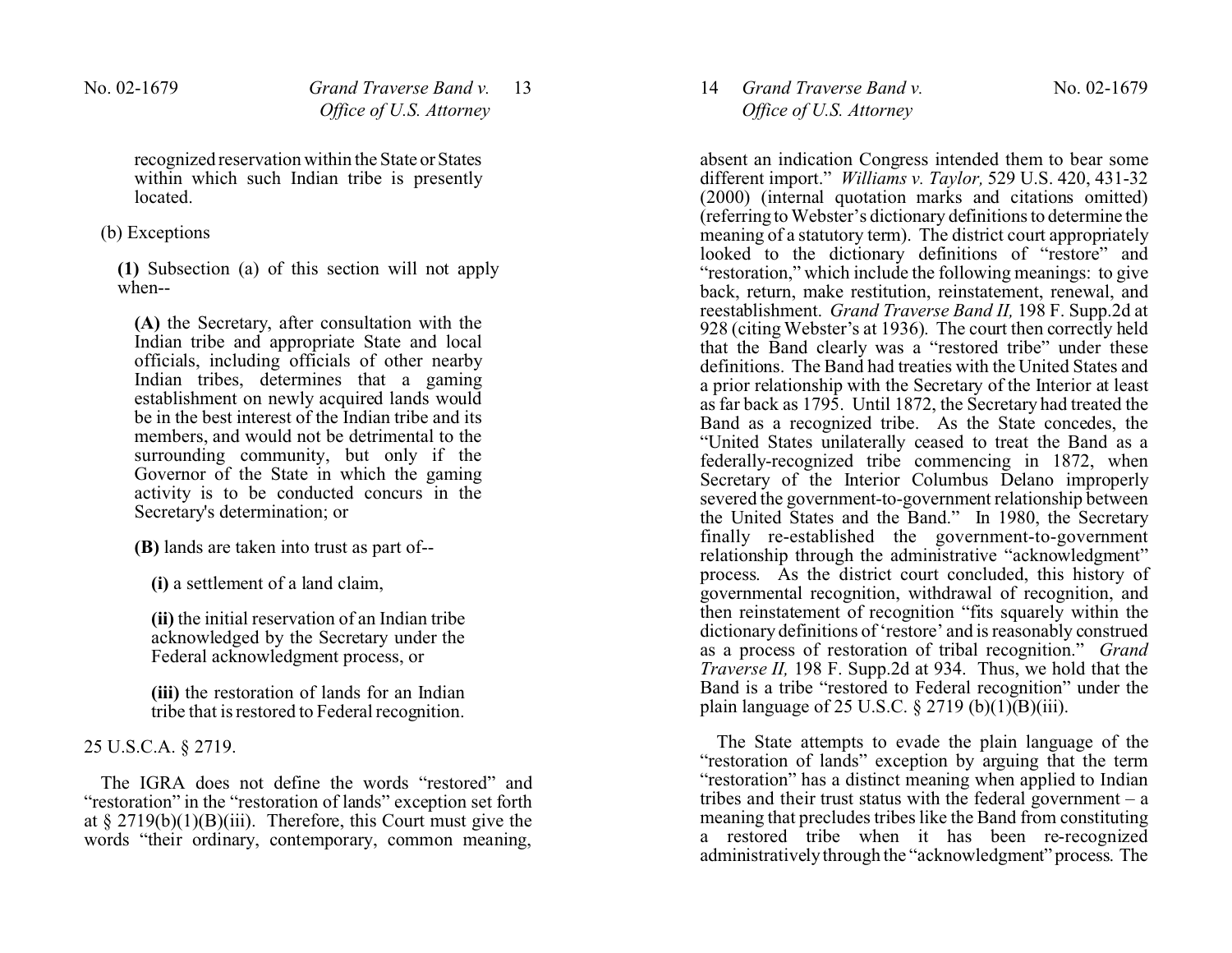State argues that Indian tribes inherently possess sovereignty, subject only to the plenary powers, and trust obligations, of the United States. The State further argues that an Indian tribe's trust relationship with the United States, once established by Congress, can be extinguished only by Congressional action and not by administrative action of the Secretary of the Interior. Moreover, when Congress has terminated that trust relationship, only Congress can restore it; the Secretary of the Interior has no power to restore trust status administratively through the acknowledgment process. The State points to a federal regulation providing that "groups" which are, or the members of which are, subject to congressional legislation terminating or forbidding the Federal relationship may not be acknowledged" by the Secretary. 25 C.F.R. § 83.3(e).

The Band counters that a termination of tribal recognition can occur not only through Congressional legislation but also through a complete refusal of the federal government, which includes the executive branch, to treat the Band as a tribe. Thus, in 1872 and for the next hundred years, during which the Secretary of the Interior erroneously refused to treat the Band as a tribe, the Band suffered a *de facto* termination of the trust relationship, even though only Congress *legally* could terminate that relationship. Since the executive branch effectively could terminate the trust relationship, it also could restore it, which is what the acknowledgment process accomplished.

To support its view that the power to terminate the trust relationship of a Congressionally-recognized tribe lies exclusively with Congress, the State cites the First Circuit's decision in *Joint Tribal Council of the Passamaquoddy Tribe v. Morton,* 528 F.2d 370 (1st Cir. 1975). In that case, the federal government argued, among other things, that the PassamaquoddyTribe was equitably precluded from invoking the trust relationship purportedly established by Congress through the Indian Nonintercourse Act. The court rejected

# 16 *Grand Traverse Band v. Office of U.S. Attorney*

this argument, holding that "once Congress has established a trust relationship with an Indian tribe, Congress alone has the right to determine when its guardianship shall cease." *Id.* at 380 (citing *United States v. Nice,* 241 U.S. 591, 598 (1916); *Tiger v. W. Investment Co.,* 221 U.S. 286, 315 (1911)). The tribe simply did not have the power to terminate the relationship.  $Id$ . The unremarkable holding in The unremarkable holding in *Passamaquoddy,* however, is irrelevant to the instant case. There is no dispute that only Congress had the *legal* right to terminate the Band's recognition because Congress originally had recognized the Band. But the relevant question is whether a termination nevertheless took place because the executive branch of the government *illegally* acted as if the Band's recognition had been terminated, as evidenced by its refusal to carry out any trust obligations for over one hundred years.

A prominent treatise on federal Indian law states that federal recognition of a tribe requires (1) a legal basis for recognition (i.e. Congressional or Executive action) *and* (2) the empirical indicia of recognition, namely, a "continuing political relationship with the group, such as by providing services through the Bureau of Indian Affairs." Cohen, Handbook of Federal Indian Law 6 (1982). The First Circuit adopted Professor Cohen's test for tribal recognition in *Mashpee Tribe v. Sec'y of the Interior,* 820 F.2d 480, 484 (1st Cir. 1987) (Breyer, C.J.). *See also W. Shoshone Bus. Council v. Babbitt,* 1 F.3d 1052, 1056 (10th Cir. 1993) ("Historically, the federal government has treated a tribe as 'recognized' if Congress or the President has created a reservation for the group and the United States has a continuing political relationship with the group.") (citing Cohen, *supra*, at 6). The implication of Professor Cohen's two-part test, which we adopt today, is that the empirical acts that are tantamount to the termination of tribal recognition are analytically distinct from the legality of those acts, just as the empirical act of terminating an individual's employment (e.g., being told to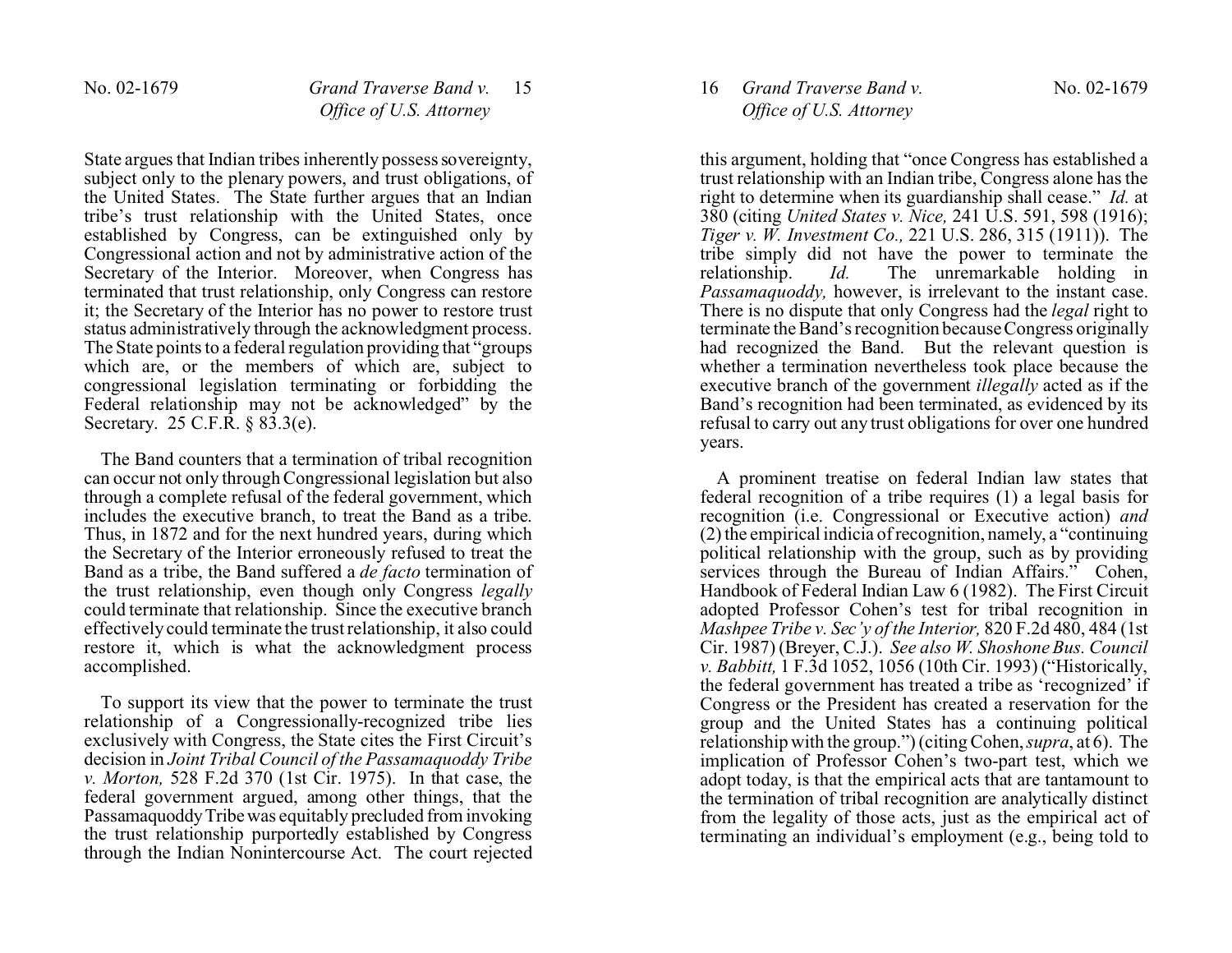leave the workplace and never to return) is distinct from the legality of that act (e.g., a breach of contract).

Once tribal recognition is understood as having both legal and empirical elements, it becomes clear that the State's argument must fail. The State has conceded that "[t]he United States unilaterally ceased to treat the Band as a federally-recognized tribe commencing in 1872, when Secretary of the Interior Columbus Delano improperly severed the government-to-government relationship between the United States and the Band." In other words, acting through the Secretary of the Interior, the federal government terminated the political relationship with the group, in particular, the provision of services. Because the Department of Interior refused to recognize the Band as a political entity, "the Band experienced increasing poverty, loss of land base and depletion of the resources of its community," particularly when compared to those tribes that appeared on the Department of Interior's list of federally recognized tribes. *Grand Traverse Band II,* 198 F. Supp.2d at 924. Thus, the undisputed facts show that the federal government withdrew the Band's recognition in 1872 under the second factor of the Cohen test.**<sup>4</sup>**

18 *Grand Traverse Band v. Office of U.S. Attorney*

Since the Secretary of the Interior had the power to terminate the Band's federal recognition, he also had the power to restore that recognition. That is exactly what the Secretary did in 1980 through the newly-promulgated acknowledgment process, which "applies only to those American Indian groups indigenous to the continental United States which are not currently acknowledged as Indian tribes by the Department" of the Interior and who have not been subject to federal legislation that expressly terminated the federal relationship. 25 C.F.R. §§ 83.3(a), 83.3(e), 83.7(g). The result of this administrative acknowledgment was a restoration of federal recognition, a necessary component of which includes the resumption of the government's political relationship with the Band. Contrary to the State's position, the restoration of federal recognition was not contingent on Congressional action, because it was administrative action that terminated the recognition in the first place. On the facts of this case, a tribe like the Band, which was administratively "acknowledged," also is a "restored" tribe.

The State persists in arguing that an administratively "acknowledged" tribe like the Band cannot simultaneously be a "restored" tribe by pointing to statutory language Congress has employed in other legislation concerning Indians. The State argues that Congress has consistently used the term "restored" to describe the legislative reestablishment of government-to-government relations with tribes whose trust status had previously been terminated by Congressional action. In contrast, argues the State, Congress has used the term "affirmed" when recognizing tribes, such as the Pokagon Band of Potawatomi Indians, that had never been the subject of Congressional termination. *E.g.,* 25 U.S.C. §§ 1300j, 1300j-1.

Congress, however, has not consistently referred to legislatively terminated-and-later-recognized tribes as "restored" tribes. When Congress reversed its legislative termination of the Menominee Tribe, it provided that federal

**<sup>4</sup>** Indeed, the federal government admitted the Band's lack of recognition in 1979, one year before the Band was acknowledged by the Secretary of the Interior. In a 1979 brief filed in a case concerning the Band's fishing rights under a 1836 treaty, the United States argued,

The problem with fishing rights for [the Grand Traverse Band of] Ottawas is that *there is no federally recognized tribal entity*. Without such an entity, the federal government must oppose the assertion of treaty fishing rights by individual Ottawas or unrecognized Ottawa groups.

Mem. of the United States Relating to Treaty Fishing Rights of Ottawa Indians, *United States v. Michigan,* No. M 26-73 (W.D. Mich.), at 2 (attached as Appendix 1 to *Appellee's Br.*) (emphasis added).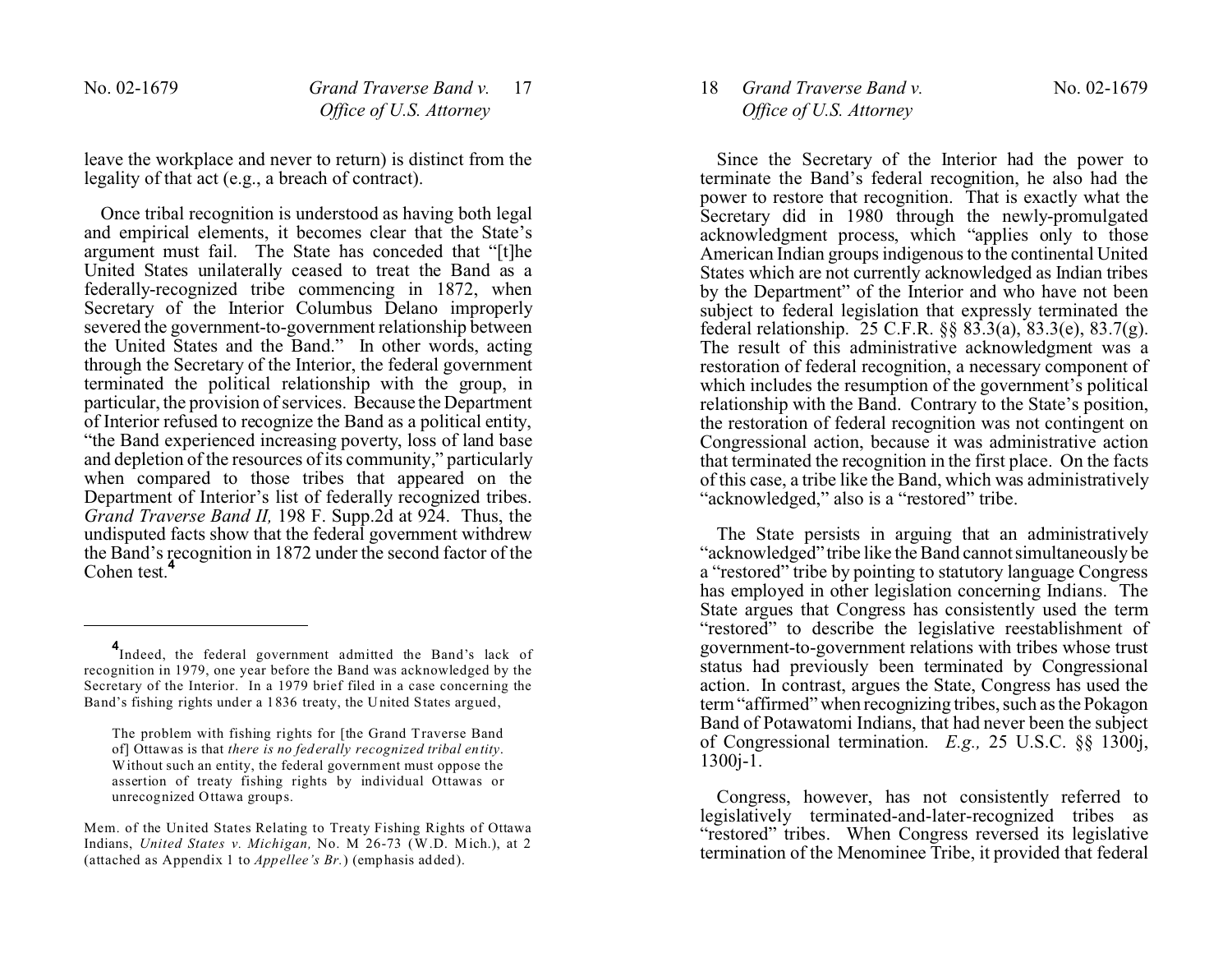recognition was "extended" to the Tribe. 25 U.S.C. § 903a(a). Congress also reversed its legislative terminations of three other tribes by providing that federal recognition was "extended or confirmed" to those tribes. *Id.* § 861(a), (b). Finally, although Congress used the term "affirmed" when it legislatively recognized the Pokagon Band, whose trust status had not previously been terminated by Congress, the report of the Senate Committee on Indian Affairs that accompanied the legislation stated,

The Committee concludes that the Band was not terminated through an act of the Congress, but rather the Pokagon Band was unfairly terminated as a result of both faulty and inconsistent administrative decisions contrary to the intent of Congress, federal Indian law and the trust responsibility of the United States.…The Band's claim of rights and status as a treaty-based tribe, and the need to *restore* and clarify that status has been clearly demonstrated.

S. Rep. No. 103-266 at 6 (1994) (emphasis added). This language not only confirms the above conclusion that an executive agency can terminate the recognition of a Congressionally-recognized tribe, but also shows that Congress did not intend to meaningfully distinguish the word "affirmed" from "restored." Thus, the district court correctly concluded that "the State has failed to demonstrate that Congress consistently and exclusively used only the word "restore" when restoring Indian tribes through legislative action." *Grand Traverse Band II,*198 F. Supp.2d at 930.

The State next argues that the structure of the exceptions set forth in § 2719 evidence Congressional intent that an "acknowledged" tribe cannot also be a "restored" tribe. As noted above, the general prohibition against casino-style gaming on tribal lands acquired after October 17, 1988 does not apply when (1) the Secretary of the Interior has made a determination that a gaming establishment would be in the 20 *Grand Traverse Band v. Office of U.S. Attorney*

best interest of the Indian tribe and not detrimental to the surrounding community, *and* the Governor has concurred in the Secretary's determination; (2) the lands were taken into trust as part of a settlement of a land claim; (3) the lands were taken into trust as part of the initial reservation of an Indian tribe acknowledged by the Secretary under the federal acknowledgment process; *or* (4) the lands were taken into trust as part of the restoration of lands for an Indian tribe that is restored to federal recognition. 25 U.S.C. § 2719(b)(1). The State argues that the "acknowledged tribe" exception and the "restoration of lands" exception are expressly limited to either "acknowledged" or "restored" tribes, respectively, and that the two exceptions are mutually exclusive. The State further argues that if such overlap is permitted, the "acknowledged tribe" exception is relegated to mere surplusage, because any lands established as the initial reservation of an acknowledged tribe also qualify as restored lands for a restored tribe under the "restoration of lands" exception. According to the State, no tribe would ever resort to the "acknowledged tribe" exception because it could invoke the more liberal provisions of the "restoration of lands" exception.

The State's arguments lack merit. As stated above, a tribe like the Band, which has had its federal recognition terminated by administrative action or inaction, can be restored to federal recognition through the administrative acknowledgment process. Thus, it is possible for a tribe to be both "restored" and "acknowledged." Moreover, the district court did not hold that every acknowledged tribe automatically constitutes a restored tribe. In fact, the court noted that there will be situations where there is no overlap, such as when the Secretary of the Interior has acknowledged a tribe that had never previously been recognized by the federal government. *Grand Traverse Band II,* 198 F. Supp.2d at 932. *See also* 69 Fed. Reg. 550-01 (Feb. 5, 2004) (administrative acknowledgment of the Schaghticoke Tribal Nation, which was never Congressionally-recognized); 67